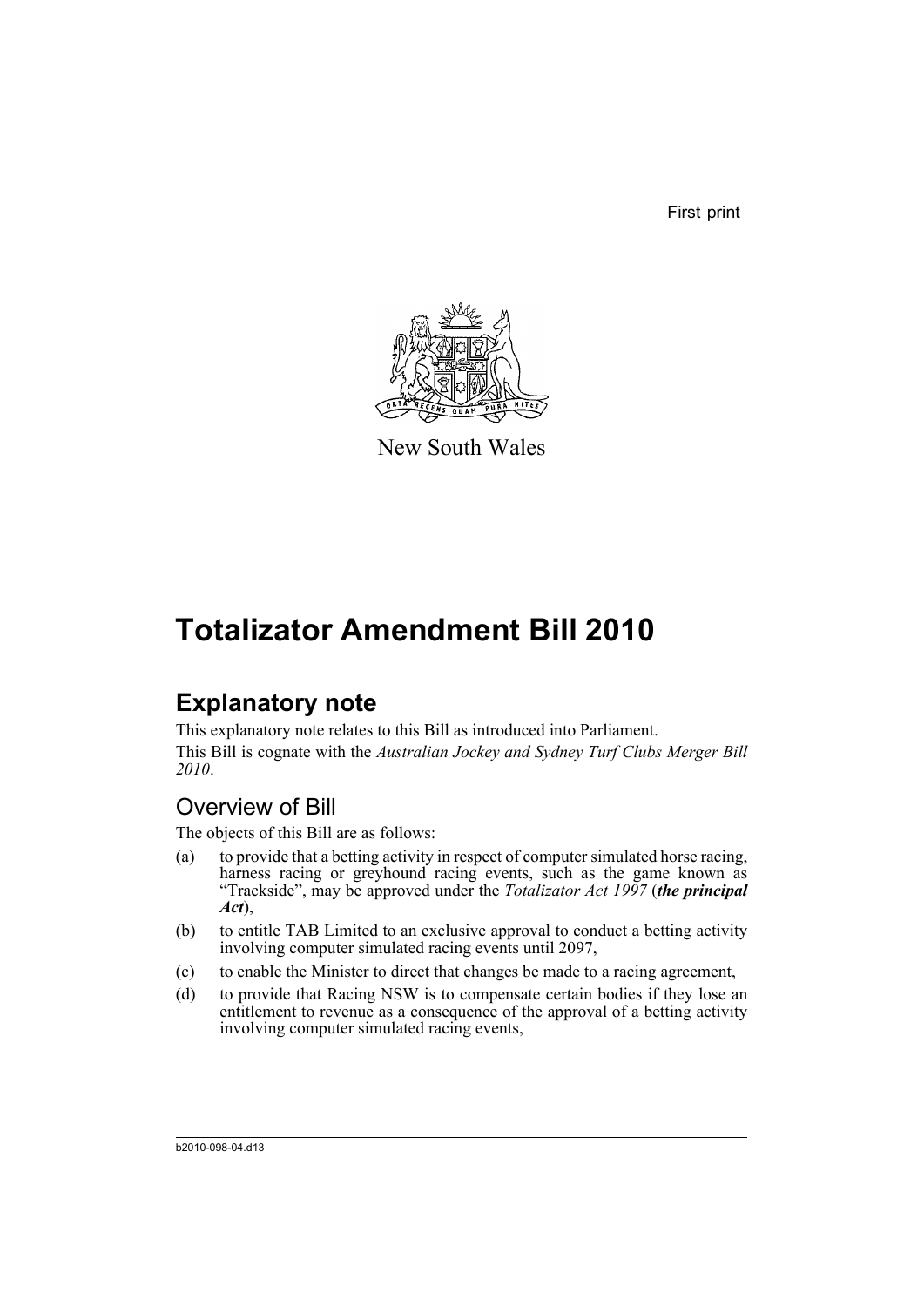Explanatory note

- (e) to provide for a tax-free threshold in respect of the betting tax payable under the *Betting Tax Act 2001* in connection with an approved betting activity involving computer simulated racing events,
- (f) to make other minor and consequential amendments.

### Outline of provisions

**Clause 1** sets out the name (also called the short title) of the proposed Act.

**Clause 2** provides for the commencement of the proposed Act on a day or days to be appointed by proclamation.

#### **Schedule 1 Amendment of Totalizator Act 1997 No 45**

Under section 13 of the principal Act, the Minister may approve of the holder of a licence under that Act conducting a betting activity (otherwise than by means of a totalizator) on particular events or contingencies, subject to conditions. Such an approved betting activity is then generally subject to the same provisions under that Act as totalizator betting. **Schedule 1 [1]** amends section 13 so that a betting activity on computer simulated horse racing, harness racing or greyhound racing events is a betting activity that may be approved by the Minister.

**Schedule 1 [2]** entitles TAB Limited to an exclusive approval to conduct a betting activity on computer simulated racing events until 6 March 2097, which is the end of the term of the licence held by TAB Limited.

**Schedule 1 [3]** authorises, for the purposes of the *Trade Practices Act 1974* of the Commonwealth and the *Competition Code of New South Wales*, the exclusive approval of the holder of a licence under the principal Act conducting a betting activity on computer simulated racing events.

**Schedule 1 [4]** inserts proposed sections 117B and 117C. Proposed section 117B enables the Minister to direct that changes be made to a racing agreement that the Minister considers to be necessary or desirable for ensuring that the agreement is in the best interests of racing in New South Wales. However, the Minister will not be able to make such a direction after 31 January 2011. Proposed section 117C provides that Racing NSW is to compensate the Provincial Association of New South Wales and Racing NSW Country Limited if those bodies lose an entitlement to revenue as a consequence of the approval of a betting activity on computer simulated racing events.

**Schedule 1 [5]** enables the making of regulations of a savings or transitional nature consequent on the enactment of the proposed Act.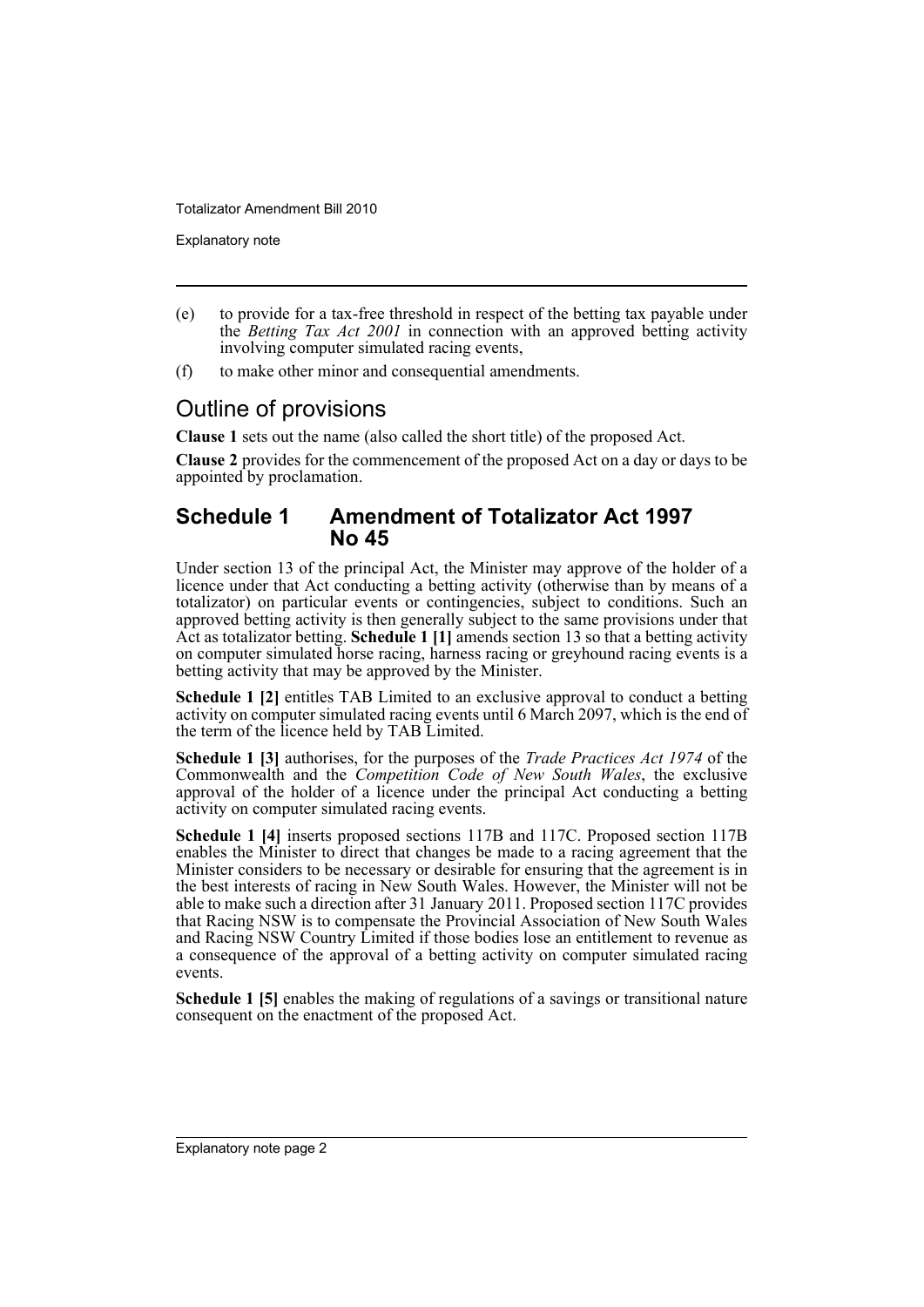Explanatory note

### **Schedule 2 Amendment of other Acts**

**Schedule 2.1 [1]** and **[2]** amend the *Betting Tax Act 2001* to provide that betting tax is not payable (until after 30 June 2034) on net earnings in connection with the first \$255 million of bets placed with a totalizator licensee in any financial year in respect of an approved betting activity conducted by the licensee on computer simulated horse racing, harness racing or greyhound racing events.

**Schedule 2.2** inserts a savings and transitional provision into the *Gaming Machines Act 2001* to revoke an existing approval granted under that Act in respect of the game known as "Trackside" as a multi-terminal gaming machine.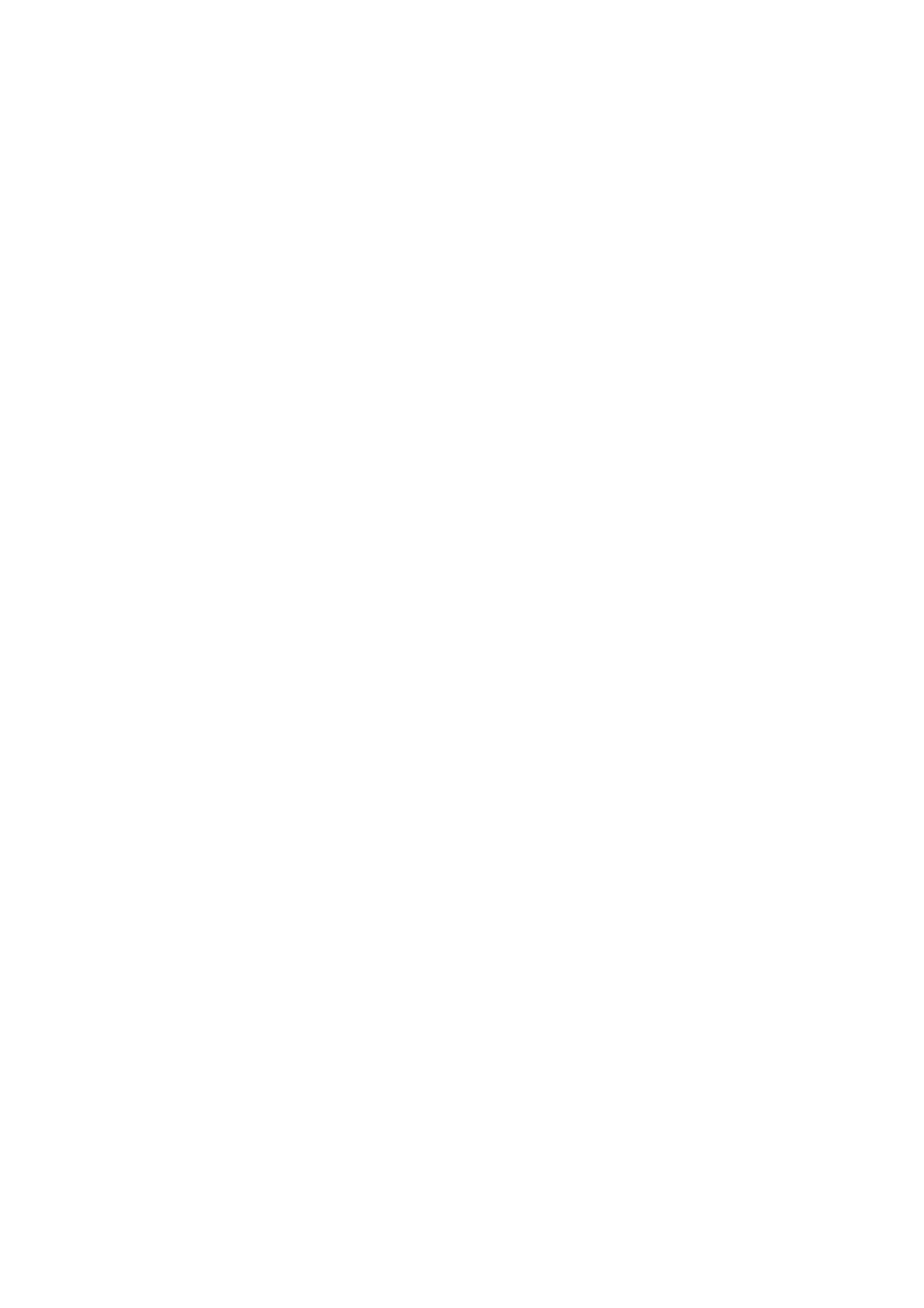First print



New South Wales

# **Totalizator Amendment Bill 2010**

## **Contents**

|                                                    | Page |
|----------------------------------------------------|------|
| Name of Act<br>1                                   |      |
| 2 Commencement                                     |      |
| Schedule 1 Amendment of Totalizator Act 1997 No 45 | 3    |
| Schedule 2 Amendment of other Acts                 | 6.   |
|                                                    |      |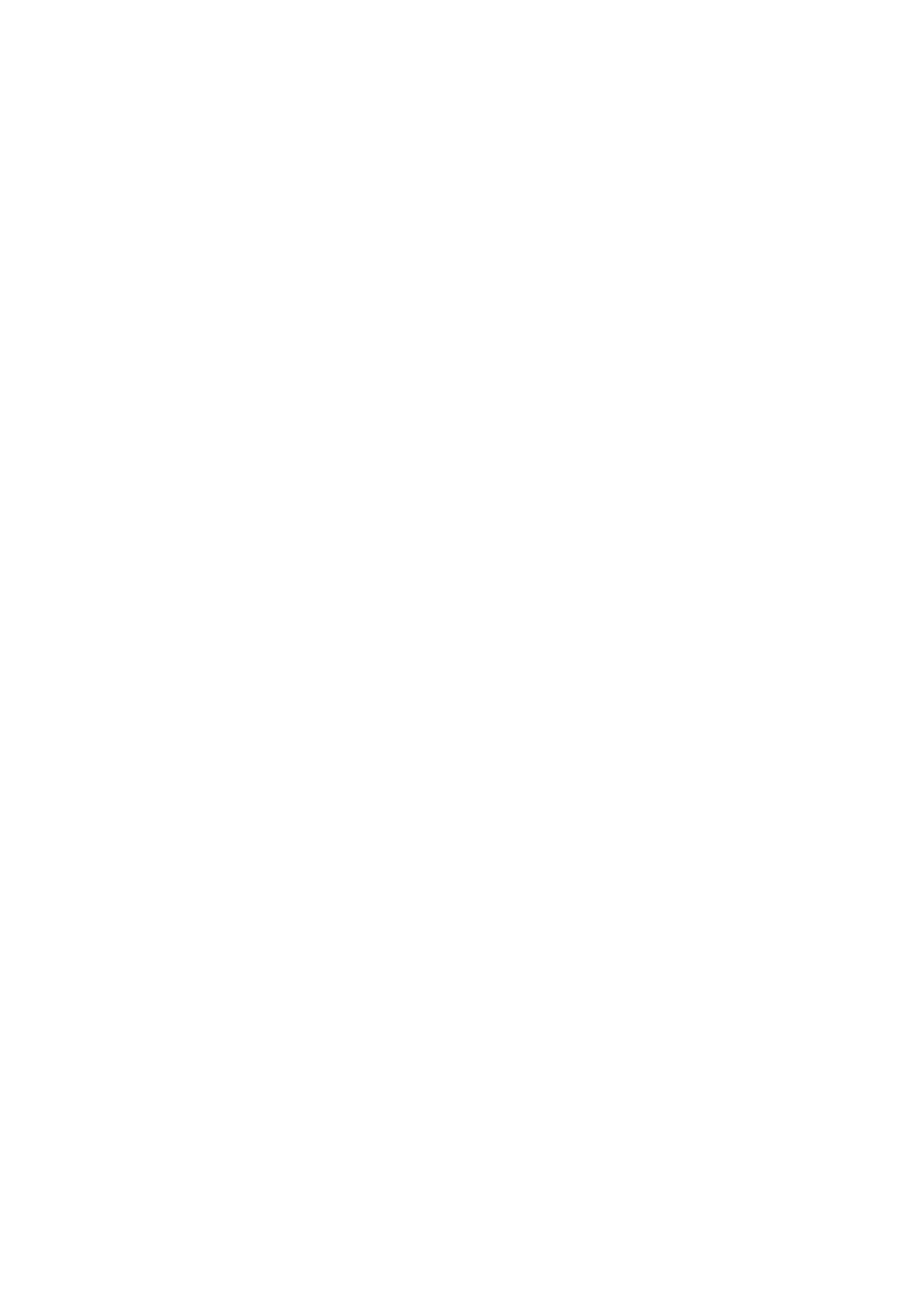

New South Wales

# **Totalizator Amendment Bill 2010**

No , 2010

#### **A Bill for**

An Act to amend the *Totalizator Act 1997* to enable the approval of a betting activity in respect of computer simulated horse racing, harness racing or greyhound racing events; and for other purposes.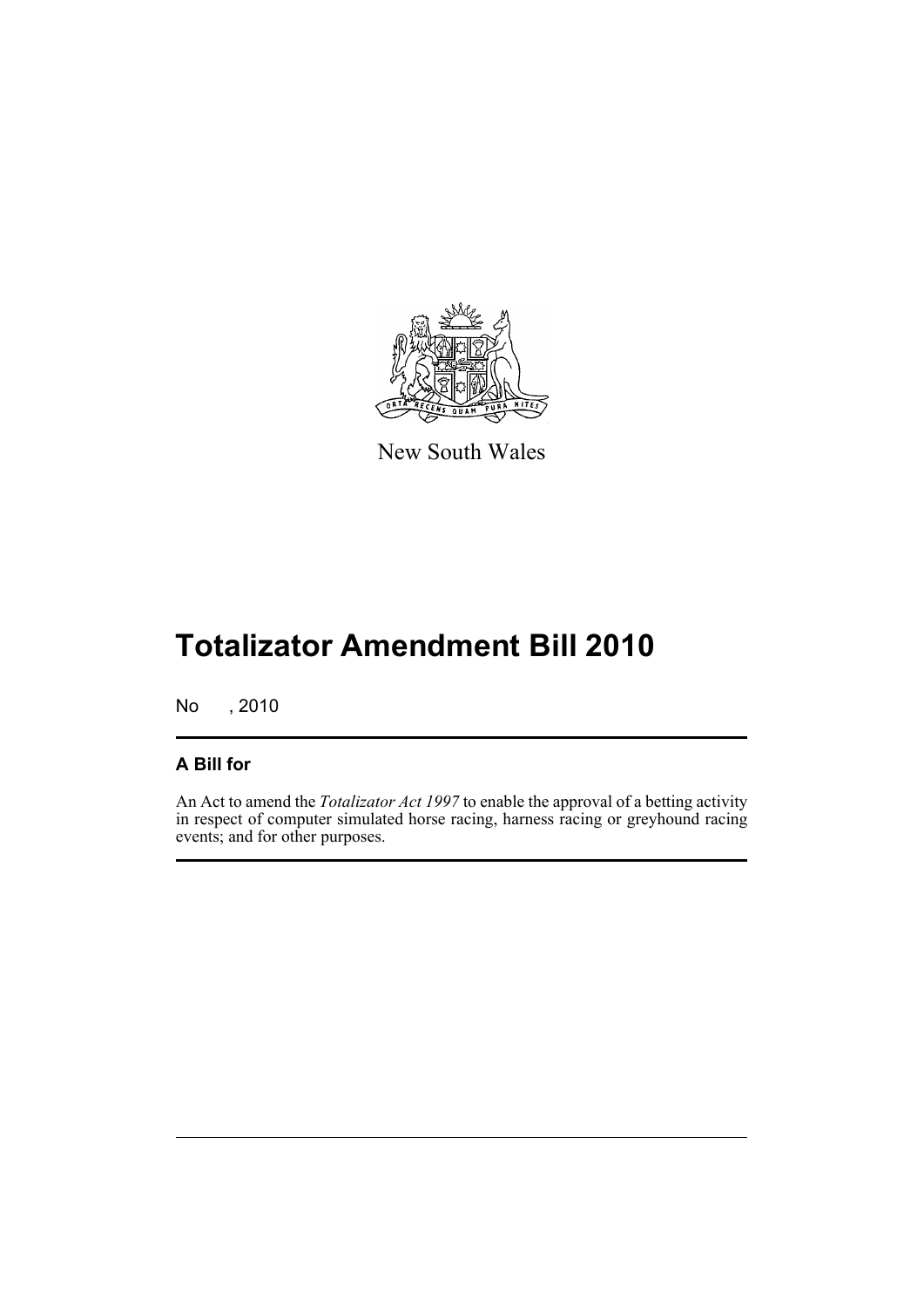Clause 1 Totalizator Amendment Bill 2010

<span id="page-7-1"></span><span id="page-7-0"></span>

| The Legislature of New South Wales enacts:                           |                |
|----------------------------------------------------------------------|----------------|
| Name of Act                                                          | 2              |
| This Act is the Totalizator Amendment Act 2010.                      | 3              |
| Commencement                                                         | $\overline{4}$ |
| This Act commences on a day or days to be appointed by proclamation. | 5              |
|                                                                      |                |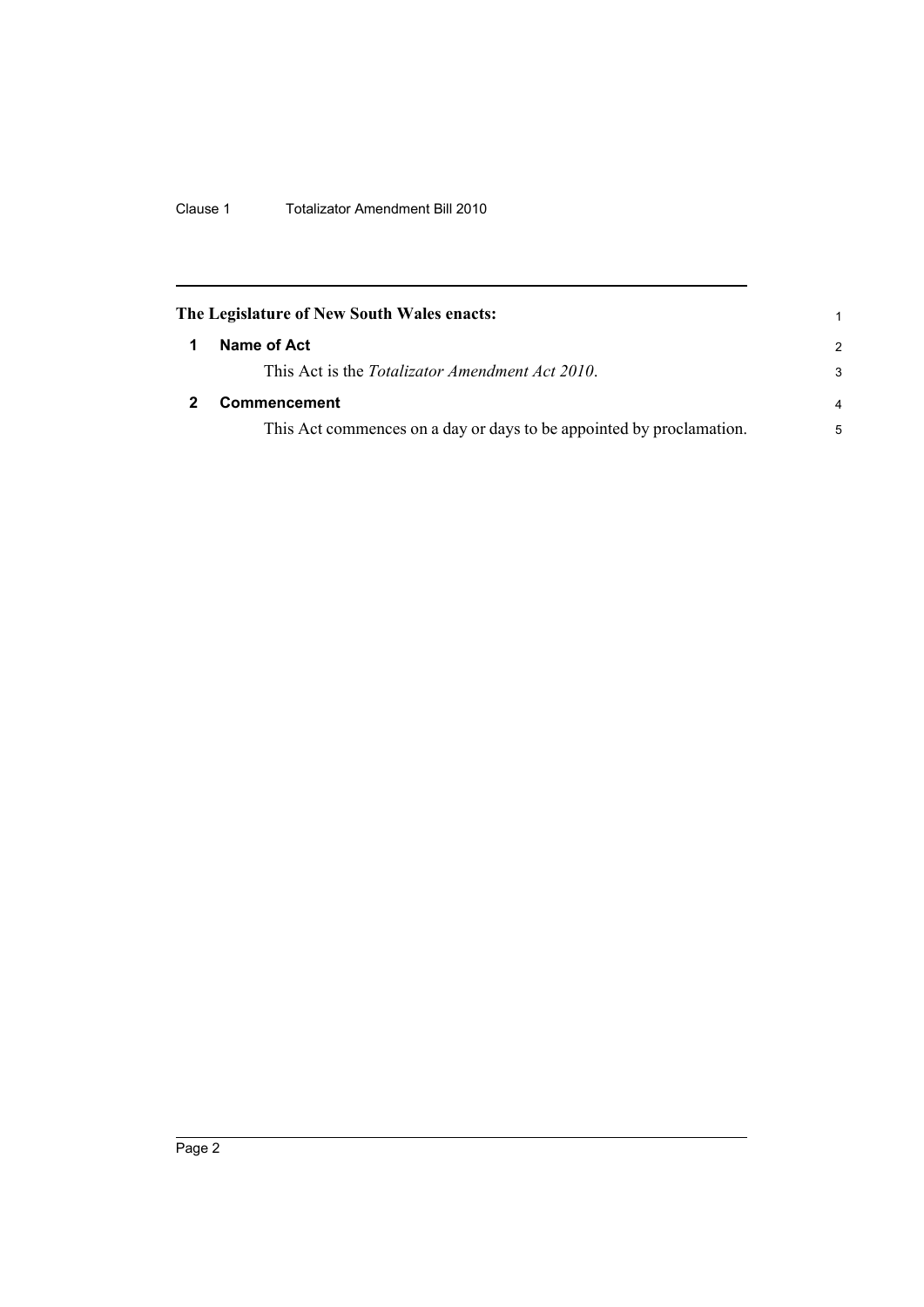Amendment of Totalizator Act 1997 No 45 Schedule 1

<span id="page-8-0"></span>

|       | <b>Schedule 1</b>                  |                     | <b>Amendment of Totalizator Act 1997</b><br><b>No 45</b>                                                                                                                                                                | $\mathbf{1}$<br>$\mathbf{2}$ |
|-------|------------------------------------|---------------------|-------------------------------------------------------------------------------------------------------------------------------------------------------------------------------------------------------------------------|------------------------------|
| [1]   |                                    |                     | Section 13 Licensee can be approved to conduct other betting activities                                                                                                                                                 | 3                            |
|       |                                    |                     | Insert after section 13 $(2)$ $(b)$ :                                                                                                                                                                                   | 4                            |
|       |                                    |                     | computer simulated horse racing, harness racing or<br>(c)<br>greyhound racing events.                                                                                                                                   | 5<br>6                       |
| [2]   |                                    | <b>Section 15AA</b> |                                                                                                                                                                                                                         | $\overline{7}$               |
|       |                                    |                     | Insert after section 15:                                                                                                                                                                                                | 8                            |
|       | <b>15AA</b>                        |                     | Only TAB Limited entitled to exclusive approval for betting activity<br>involving computer simulated racing events                                                                                                      | 9<br>10                      |
|       |                                    | (1)                 | TAB Limited is the only person entitled to be approved to<br>conduct a betting activity on computer simulated racing events<br>during the exclusive approval period.                                                    | 11<br>12 <sup>2</sup><br>13  |
|       |                                    | (2)                 | An approval or authorisation (however described) must not be<br>granted under any other Act to permit the conduct of a betting<br>activity on computer simulated racing events during the<br>exclusive approval period. | 14<br>15<br>16<br>17         |
|       |                                    | (3)                 | This section ceases to apply if the licence held by TAB Limited<br>is cancelled or otherwise ceases to have effect under this Act.                                                                                      | 18<br>19                     |
|       |                                    | (4)                 | No application under this Act is required for the purposes of an<br>approval given pursuant to this section.                                                                                                            | 20<br>21                     |
|       |                                    | (5)                 | In this section:                                                                                                                                                                                                        | 22                           |
|       |                                    |                     | <i>computer simulated racing events</i> means computer simulated<br>horse racing, harness racing or greyhound racing events.                                                                                            | 23<br>24                     |
|       |                                    |                     | exclusive approval period means the period that begins on the<br>commencement of this section and ends on 6 March 2097 (being<br>the end of the term of the licence held by TAB Limited).                               | 25<br>26<br>27               |
| $[3]$ |                                    |                     | <b>Section 17A Trade Practices exemption</b>                                                                                                                                                                            | 28                           |
|       | Insert after section $17A(1)$ (e): |                     |                                                                                                                                                                                                                         | 29                           |
|       |                                    |                     | the exclusive approval of the holder of a licence<br>(f)<br>conducting a betting activity on computer simulated horse<br>racing, harness racing or greyhound racing events as<br>referred to in section 15AA.           | 30<br>31<br>32<br>33         |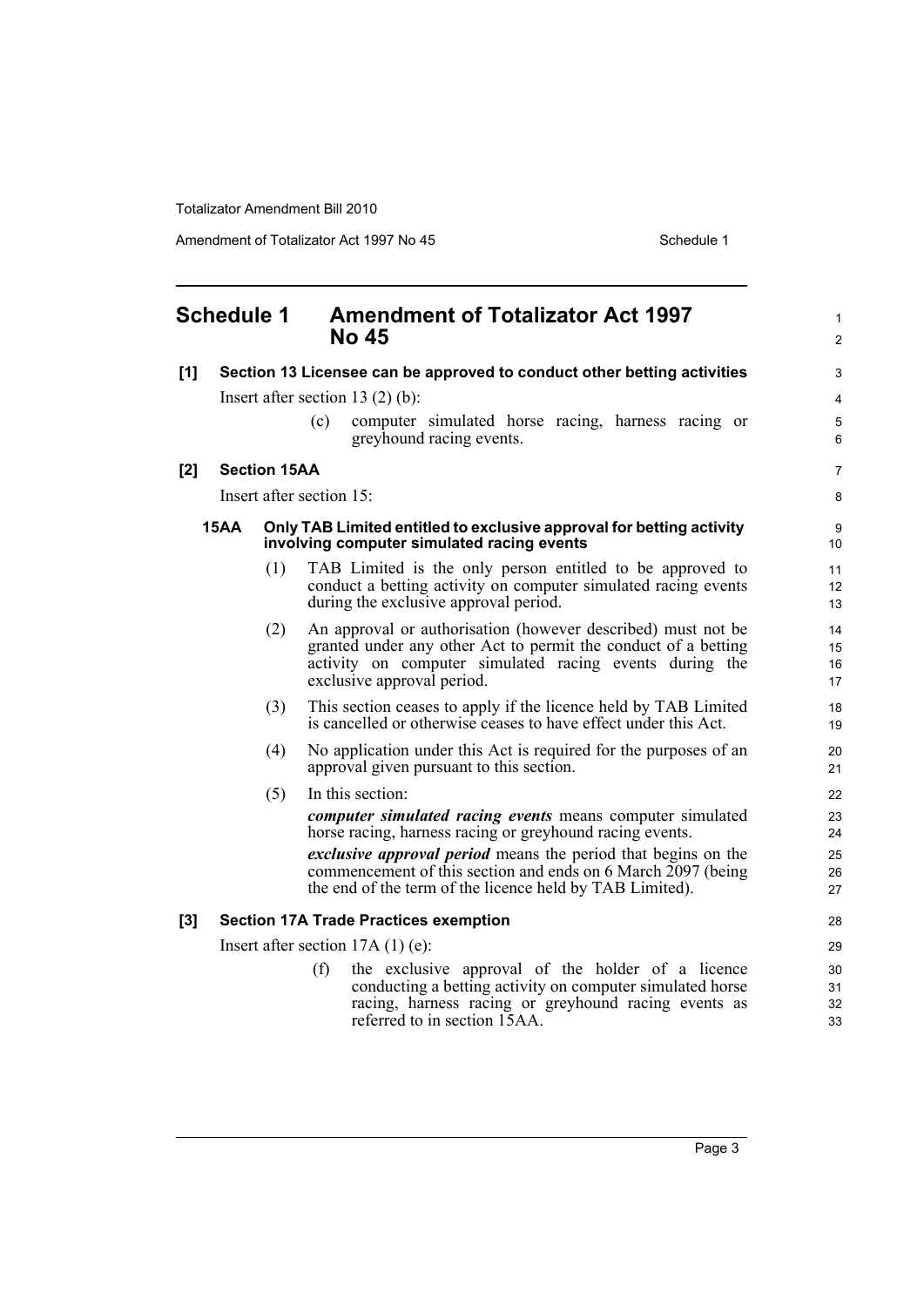Schedule 1 Amendment of Totalizator Act 1997 No 45

#### Page 4 **[4] Sections 117B and 117C** Insert after section 117A: **117B Minister may direct changes to racing agreement** (1) The Minister may determine that specified changes to a racing agreement are necessary or desirable for ensuring that the agreement is in the best interests of racing in New South Wales. (2) The Minister may notify the parties to the racing agreement concerned of the determination and direct that the changes specified in the determination are to have effect. Those changes have effect for all purposes as if the agreement had been amended by the agreement of the parties. (3) This section does not limit or otherwise affect the ability of the parties to a racing agreement to agree to make changes to the agreement. (4) In this section, *racing agreement* means the following: (a) the agreement titled "Racing Distribution Agreement" dated 11 December 1997 between the NSW Totalizator Agency Board, NSW Racing Pty Limited, the NSW Thoroughbred Racing Board, Harness Racing New South Wales and the Greyhound Racing Authority (NSW), as in force from time to time, (b) the agreement titled "Intra-Code Deed" dated 3 March 1998 between the NSW Thoroughbred Racing Board, AJC, Sydney Turf Club, Provincial Association of New South Wales and NSW Country Racing Council, as in force from time to time. (5) The Minister may not make a determination under this section after 31 January 2011. **117C Compensation for loss of entitlement to revenue** (1) If, as a consequence of any agreements or arrangements entered into relating to the conduct of an approved betting activity or the distribution of revenue derived from that activity, the Provincial Association of New South Wales or Racing NSW Country Limited lose an entitlement to revenue derived from that activity, Racing NSW is to compensate the body or bodies concerned for that loss of revenue. (2) In this section: *approved betting activity* means a betting activity conducted by a licensee on computer simulated horse racing, harness racing or

1  $\mathfrak{p}$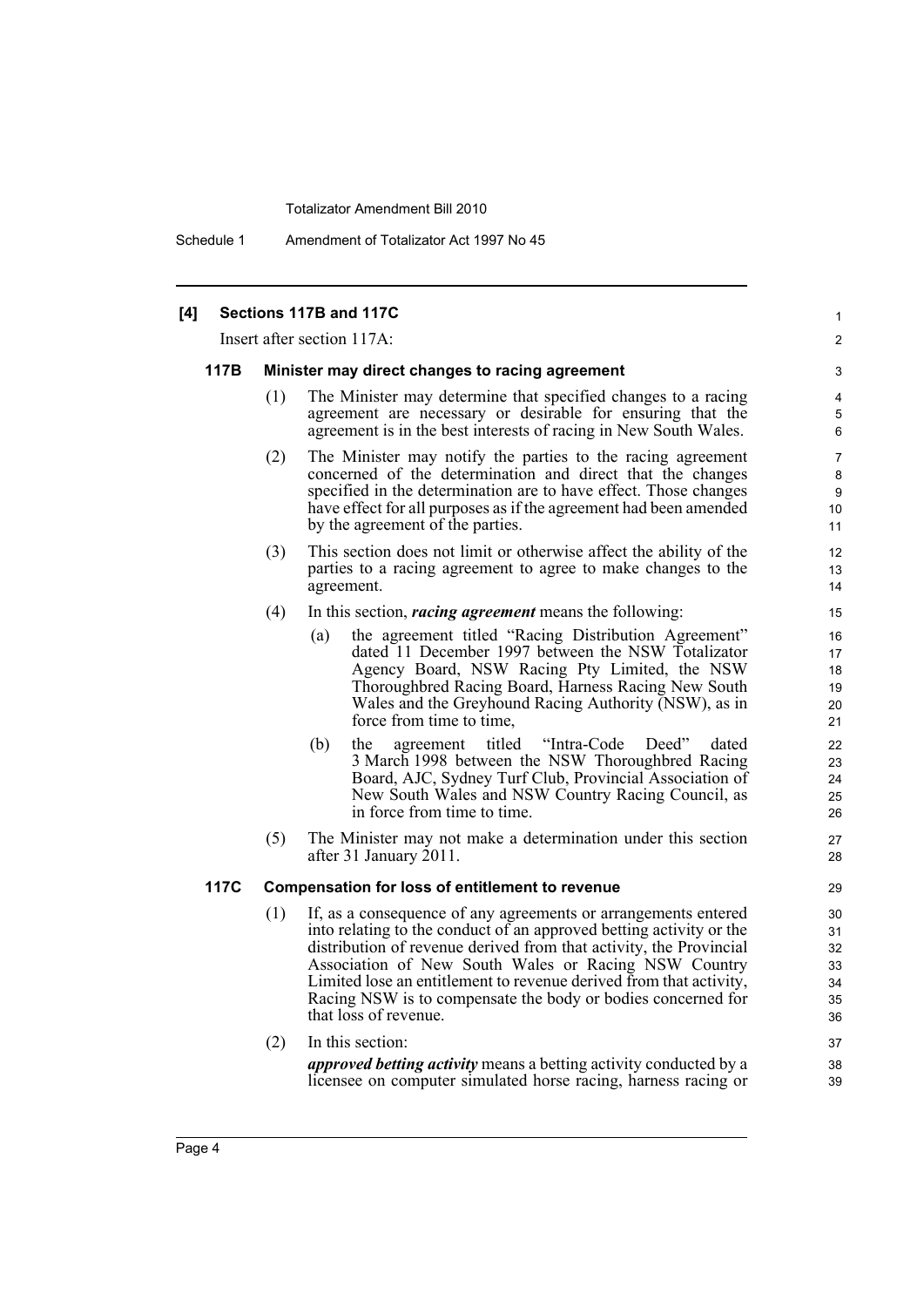Amendment of Totalizator Act 1997 No 45 Schedule 1

|     | greyhound racing events in accordance with an approval under<br>section 13. | $\overline{2}$ |
|-----|-----------------------------------------------------------------------------|----------------|
| [5] | Schedule 2 Savings, transitional and other provisions                       | -3             |
|     | Insert at the end of clause $1(1)$ :                                        | $\overline{4}$ |
|     | Totalizator Amendment Act 2010                                              | 5              |